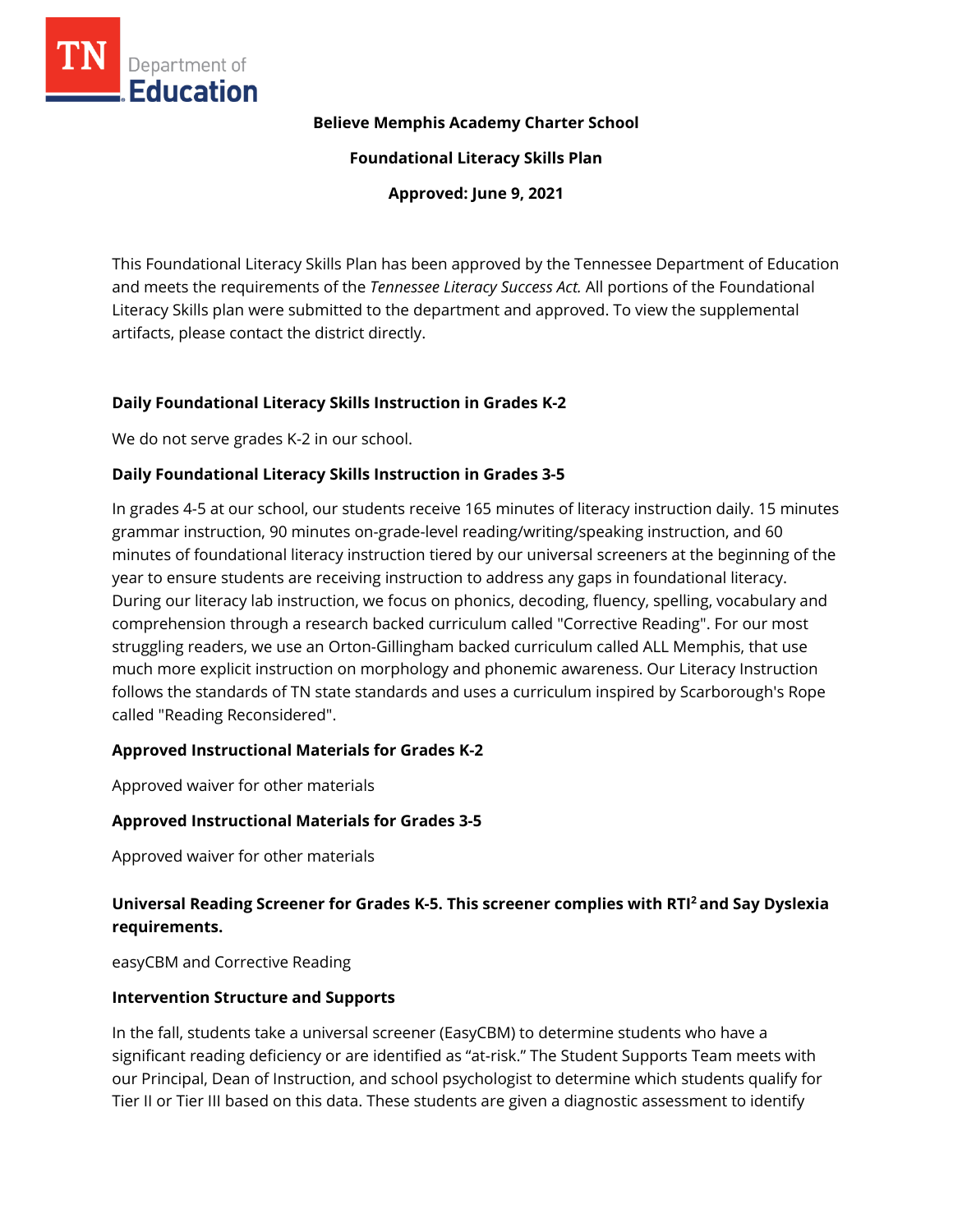Department of **Education** 

specific deficits to best provide an intervention that will quickly narrow skill gaps. Reading Intervention at Believe Memphis Academy is data-driven and evidence-based at all times. The RTI data team meets on a 4-week cycle to review and analyze progress monitoring data for all students involved in our Intervention program. The team utilizes this information to adjust the duration, material, or intensity of instruction based on student progress. Changes are made to the student's teacher or instructional focus in order to best address specific skill gaps. The Data Team meets regularly with the school psychologist to determine any necessary changes to provided interventions based on progress monitoring data. Students who demonstrate slow or no growth on progress monitoring probes receive further differentiated instruction to best target specific skill deficits. The team also considers other contextual factors (attendance, engagement, Corrective Reading Mastery Assessment performance) when making adjustments to student programming. We utilize the Corrective Reading material and curriculum, which provides intensive direction instruction-based reading intervention to all students involved in our intervention program. Corrective Reading is evidence-based instruction that delivers tightly sequenced, carefully planned lessons that provides struggling students the structure and practice necessary to become more skilled and fluent readers. Intervention takes place daily during our Literacy Lab blocks. Students work in groups of peers who perform at similar ability levels with similar deficit areas to best target discrete skills. This block occurs for 55 minutes each day and consists of tightly structured, targeted instruction for students. Teachers routinely collect additional data on students (Exit Tickets, Mastery Assessments) to make further adjustments to instruction to best target specific skill gaps and support student growth. The RTI Coordinators conduct regular fidelity checks to ensure this programming is being carried out in a data-driven and evidence-based manner and to ensure all students in RTI receive adequate support.

## **Parent Notification Plan/Home Literacy Reports**

The RTI Data Team immediately notifies families of students who are identified as "at-risk" following the school's completion of fall universal screening. Additionally, the RTI Data Team sends notification letters to parents following each round of Benchmark Assessments (Winter, Spring) to communicate any relevant information regarding changes to a student's intervention schedule or provider. Families are provided with a short explanation of our Corrective Reading program in order to demonstrate the interventions students will receive. Families are notified regarding the intervention each student will receive, the provider of that intervention, and the amount of time per day the student will receive this intervention. The RTI Data Team then sends out parent notification letters via the school's internal postal service after each Data Meeting to inform families of student progress. These notification letters include student progress in the previous instructional cycle in parent-friendly language, explanation of our RTI program and supports, copies of student progress monitoring data, and graphs that visually demonstrate student progress monitoring growth. Families are notified regularly regarding any adjustments made to a student's intervention plan and receive information related to our methods and curriculum. The RTI Data Team directly reaches out to the families of any students who are not making progress via phone to further explain the purposes of the RTI program and provide additional support and at-home activities to support student learning.